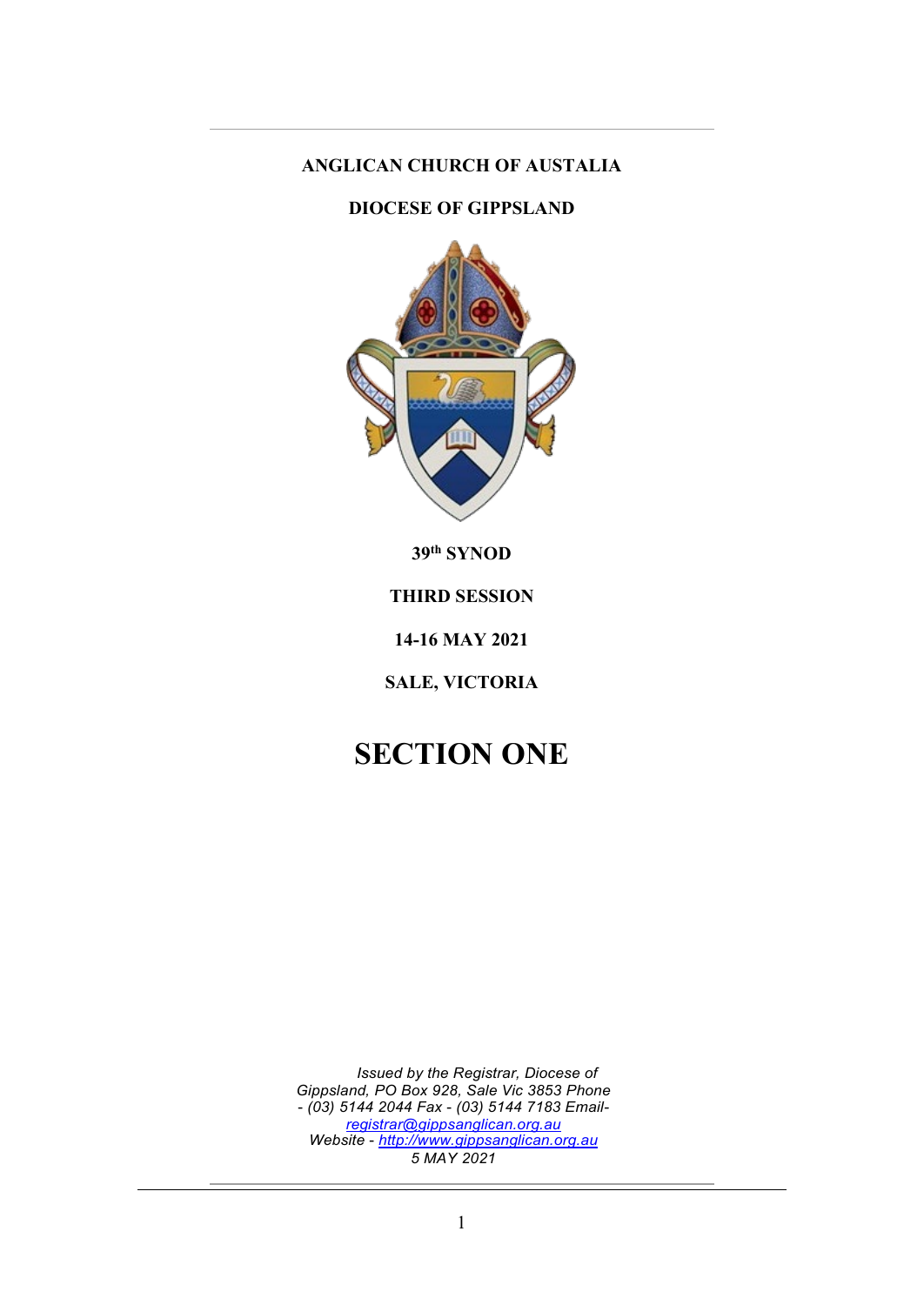# **SECTION ONE**

# **ANGLICAN DIOCESE OF GIPPSLAND**

# **THIRD SESSION OF THE THIRTY-NINTH SYNOD**

# **14 - 16 MAY 2021**

# **SALE, VIC**

# **TABLE OF CONTENTS**

|                                         | Page |
|-----------------------------------------|------|
| <b>Notes on Synod Procedure</b>         |      |
| <b>Synod Program</b>                    | 4    |
| <b>Synod representatives</b>            | 6    |
| <b>Business Paper including motions</b> | 11   |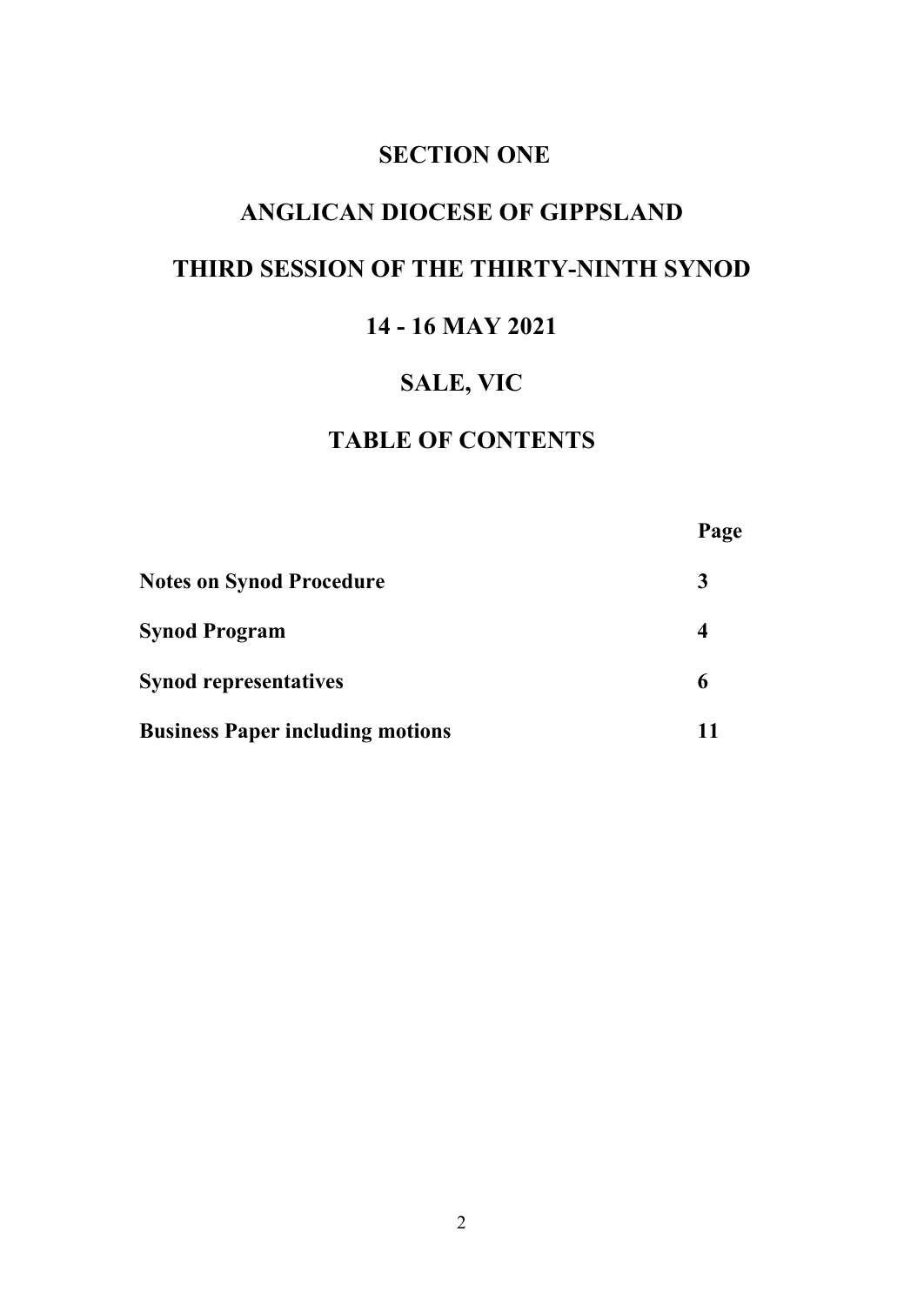### NOTES ON SYNOD PROCEDURES

The following notes are provided for the guidance of members of the Synod:

- When any member rises to speak, she/he shall address the President only, and not the Synod, or any member thereof.
- When a member is speaking, no other member may rise to speak, nor may interrupt him/her, except through the President.
- No member should rise to speak unless he/she intends to move, support or oppose a resolution - save for the purpose of making an explanation or asking a question, and then only by the leave of Synod.
- Whenever a member enters or leaves the Synod, or crosses from one side of the House to the other, it is customary to acknowledge the Chair.
- An attendance slip is to be signed by all clerical and lay representatives at each session of the Synod and handed to the Synod Secretaries.
- When giving notice of motions, questions or moving motions or amendments, members must give copies in duplicate to the assistant secretaries.

Copies of Standing Orders of the Synod of the Diocese of Gippsland are available on the Diocesan website at [www.gippsanglican.org.au](http://www.gippsanglican.org.au/)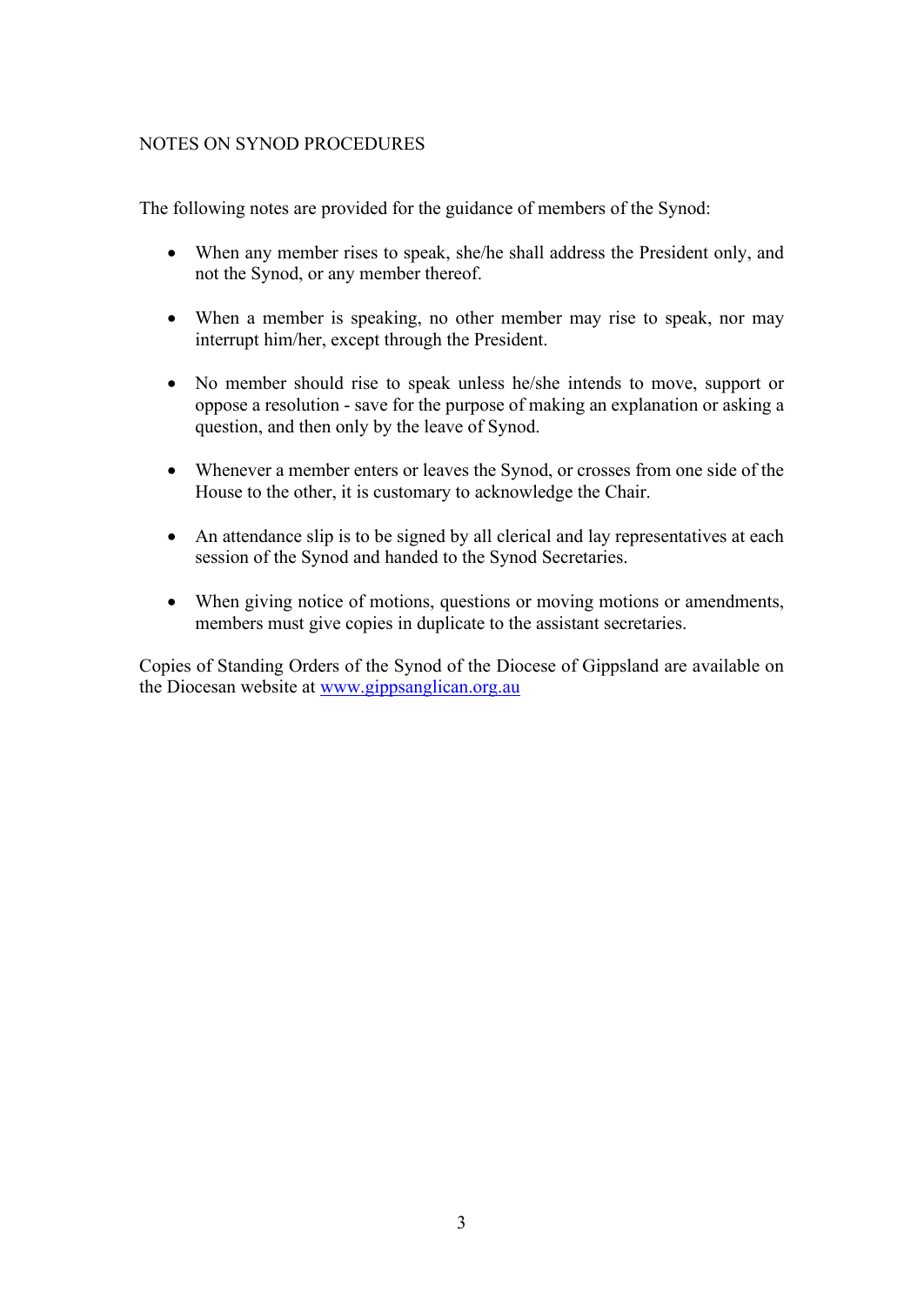### **DIOCESE OF GIPPSLAND THIRD SESSION OF THE THIRTY-NINTH SYNOD SYNOD PROGRAM 2021**

# **Friday 14 May 2021**

| $7.30 \text{ pm}$           | Synod Eucharist – St Paul's Cathedral, Sale                                                                                                     |  |
|-----------------------------|-------------------------------------------------------------------------------------------------------------------------------------------------|--|
|                             | Preacher: Bishop Richard Treloar                                                                                                                |  |
|                             | Archdeacons, Regional Deans and Clerical Canons - Copes<br>Clergy please robe - white stole<br>Lay Readers also please robe                     |  |
| <b>Saturday 15 May 2021</b> |                                                                                                                                                 |  |
| 8.30 am                     | Morning Prayer in Lorna Sparrow Hall, Junior School,<br>Gippsland Grammar, led by the Bishop's Chaplain                                         |  |
| $9.00$ am                   | Synod sitting.<br>Commences with Prayers by the Bishop's Chaplain<br>Formal proceedings<br><b>Presidential Address</b><br><b>Synod Business</b> |  |
| $11.00$ am                  | Morning Tea                                                                                                                                     |  |
| $11.30$ am                  | <b>Resume - Continuation of Synod Business</b>                                                                                                  |  |
| $1.00 \text{ pm}$           | <b>Lunch Recess</b>                                                                                                                             |  |
|                             | Lunch will be in the vicinity of the Synod Hall                                                                                                 |  |
| $2.00$ pm                   | Order of the Day<br>- Responses to Vision Renewal Process                                                                                       |  |
| $2.30 \text{ pm}$           | <b>Continuation of Synod Business</b>                                                                                                           |  |
| 3.30 pm                     | Afternoon Tea                                                                                                                                   |  |
| $4.00 \text{ pm}$           | Resume - Continuation of Synod Business (Reports)                                                                                               |  |
| 5.30 pm                     | Sitting concludes                                                                                                                               |  |
| 6.15 <sub>pm</sub>          | Evening Prayer - St Paul's Cathedral                                                                                                            |  |
| 7.00 <sub>pm</sub>          | Synod Dinner and Fellowship Time                                                                                                                |  |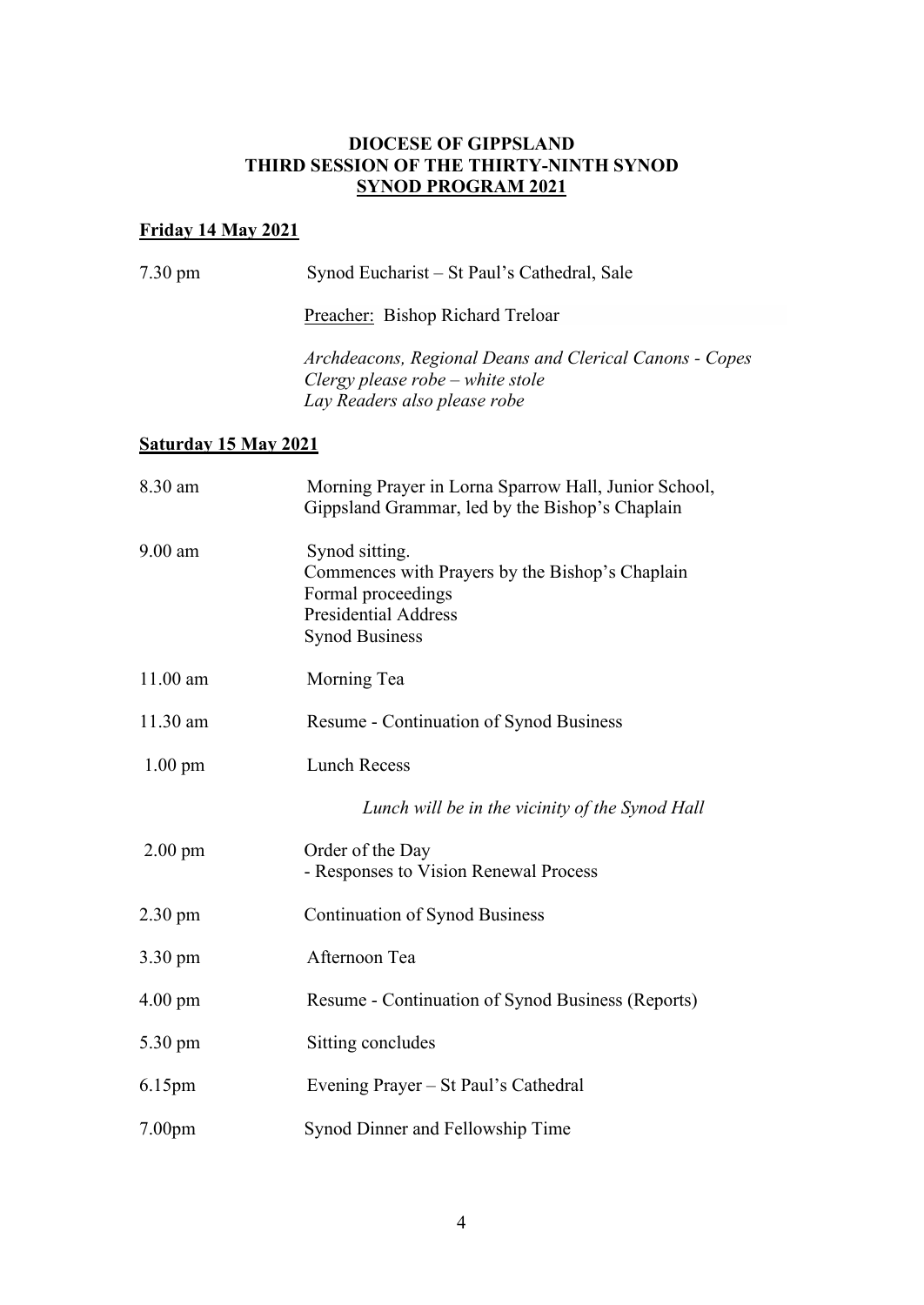### **Sunday 16 May 2021**

| $8 - 9.00$ am      | Eucharist – St Paul's Cathedral, Sale                |  |
|--------------------|------------------------------------------------------|--|
|                    | Ministry team only to robe.                          |  |
| $9.30$ am          | Morning Tea                                          |  |
| $10.00$ am         | Synod sitting commences with Prayers by the Chaplain |  |
| $12.30 \text{ pm}$ | Synod adjourns (no lunch will be provided)           |  |
|                    |                                                      |  |

--00--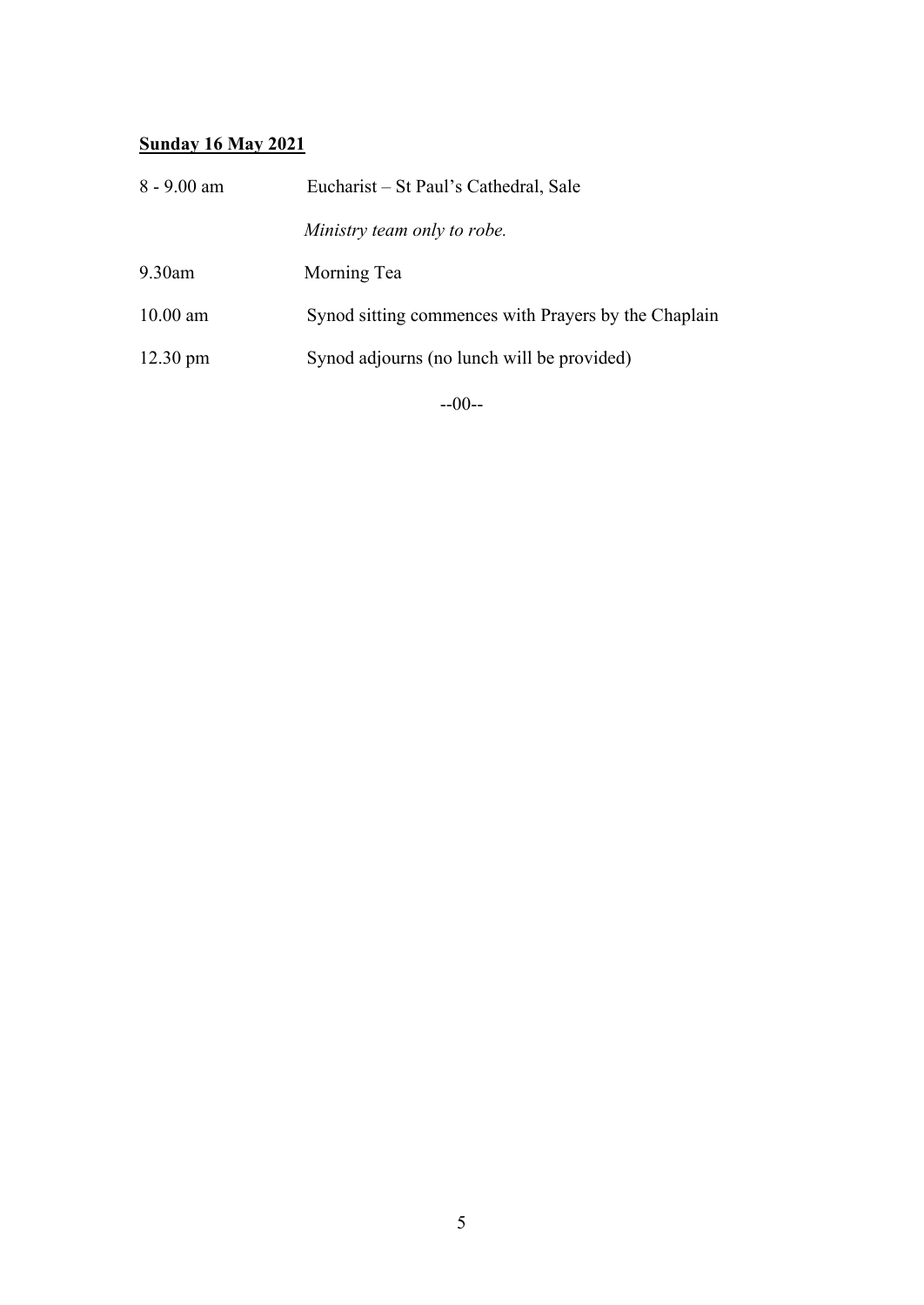### **DIOCESE OF GIPPSLAND**

# **THIRTY-NINTH SYNOD – THIRD SESSION 2021**

|--|

### **THE BISHOP**

| TRELOAR | The Right Rev'd Dr Richard S. B. Theol., | <b>BISHOP OF GIPPSLAND</b> |
|---------|------------------------------------------|----------------------------|
|         | TheolM., PhD                             |                            |
|         |                                          |                            |

#### **THE REGISTRAR**

| <b>CONNELLY</b> | Mr. Richard P LLB GradDipLP | REGISTRAR |
|-----------------|-----------------------------|-----------|
|                 |                             |           |

### **THE CLERGY**

| <b>ANDY</b>      | The Rev'd Phyllis L                          | <b>ABORIGINAL MINISTRY -</b>   |
|------------------|----------------------------------------------|--------------------------------|
|                  |                                              | <b>LAKE TYERS</b>              |
| <b>ANTHONY</b>   | The Reverend Samuel S C (Sathi) BD, MTh      | MOE/NEWBOROUGH                 |
| <b>ASHLEY</b>    | The Rev'd Edie M BSc BTh MPhil MMgt          | <b>THE ABBEY</b>               |
| <b>BENTON</b>    | The Rev'd Judith A (Priest-in-Charge) B App  | CROAJINGOLONG                  |
|                  | Theol Dip Pastoral Leadership PG Cert Health |                                |
|                  | Science                                      |                                |
| <b>BLASKOW</b>   | The Rev'd Nikolai David BA (Syd) DipEd       | <b>ASSOCIATE CHAPLAIN -</b>    |
|                  | (UNE) LTh (MCD)                              | <b>GIPPS GS</b>                |
| <b>BURNEY 1</b>  | The Ven. Brenda BTh Dip Ang Ords DipTh(EC)   | <b>BAIRNSDALE</b>              |
| <b>CAMPBELL</b>  | The Rev'd Kathleen H                         | <b>SALE</b>                    |
| <b>DALTON</b>    | The Rev'd Kathleen D A                       | ABORIGINAL MINISTRY -          |
|                  |                                              | <b>MORWELL</b>                 |
| <b>DRIVER</b>    | The Right Rev'd Dr Jeffrey W PhD MTh         | <b>PAYNESVILLE</b>             |
|                  | Th.Schol ThL                                 |                                |
| <b>FLETCHER</b>  | The Rev'd Tim F B ThDip BMin                 | <b>CORNER INLET</b>            |
| <b>GRIMES</b>    | The Rev'd Dr Frances A MBBS, GradDipTheol,   | <b>KORUMBURRA</b>              |
|                  | ADCM&T                                       |                                |
| <b>JACKA</b>     | The Ven. Sue M MEd BEd BTh DipAngOrders      | <b>TRAFALGAR</b>               |
| <b>KNOTT</b>     | The Ven. Graham K BA                         | <b>LEONGATHA</b>               |
| <b>LAKE</b>      | The Rev'd Judith A Dip Soc Sc ThA Adv Dip    | <b>HEYFIELD</b>                |
|                  | Min                                          |                                |
| <b>LAUERSEN1</b> | The Rev'd Tracy DipTraining&Dev't DipEd Dip  | WARRAGUL                       |
|                  | Divinity&Mission BTh                         |                                |
| <b>LIESRCH</b>   | The Rev'd Graeme J DipEvang BTh              | WONTHAGGI /                    |
|                  | DipAngOrds                                   | <b>INVERLOCH</b>               |
| <b>LOWE</b>      | The Rev'd Daniel A BA DipTh DipEd            | <b>CHAPLAIN - StPAGS</b>       |
| <b>MCALEER</b>   | The Rev'd Chris T ThDip, DipMin BArch Grad   | <b>EAST PAKENHAM &amp; NAR</b> |
|                  | DipEd                                        | <b>NAR GOON</b>                |
| <b>MUSTON</b>    | The Rev'd Phillip B BA MA DipTh              | <b>LAKES</b>                   |
|                  |                                              | <b>ENTRANCE/METUNG</b>         |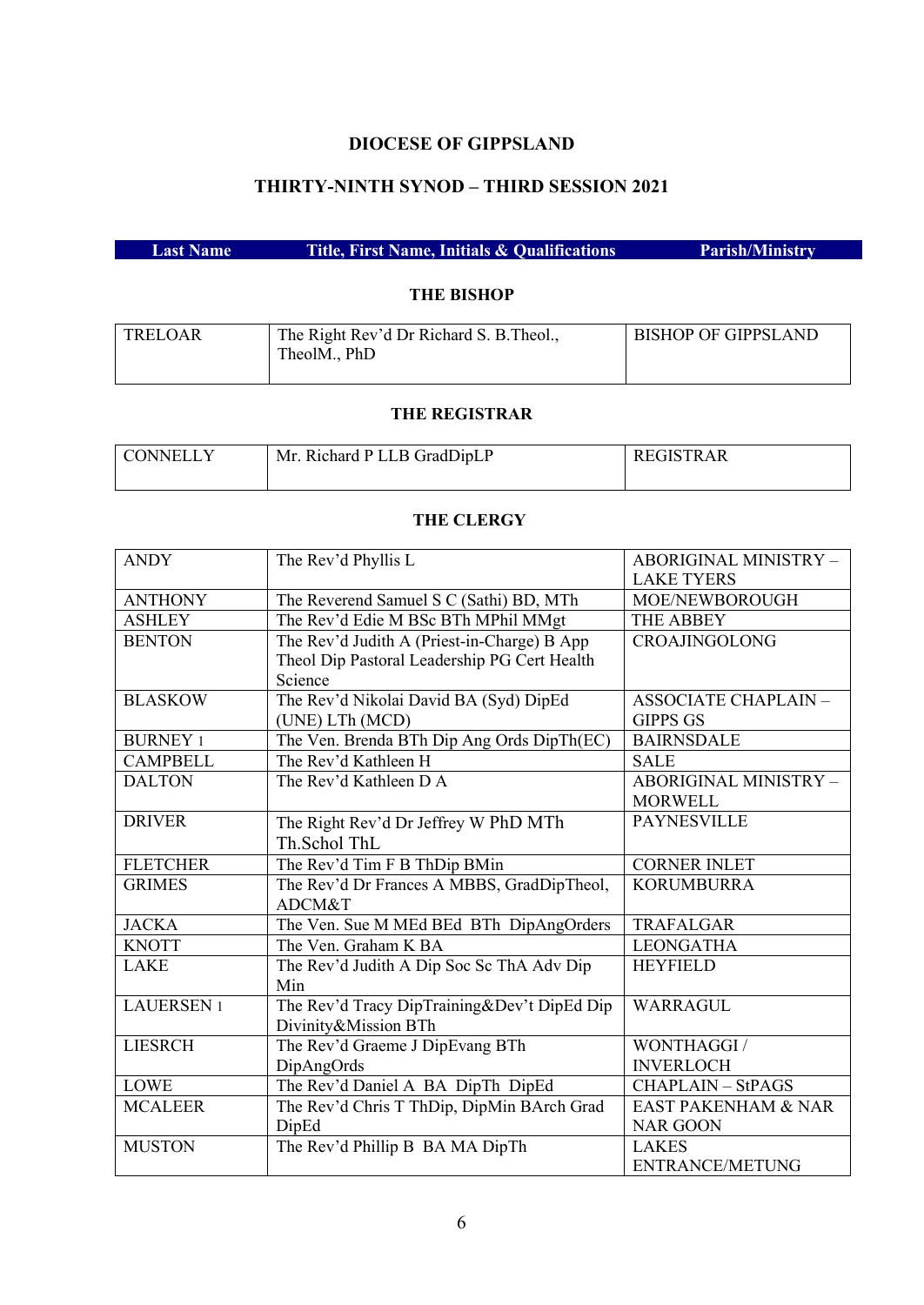| <b>OAKLEY</b>   | The Rev'd Colin J BMin BTheol            | <b>WESTERNPORT</b>         |
|-----------------|------------------------------------------|----------------------------|
| <b>PAIN</b>     | The Very Rev'd Susanna L BSc BSocW       | <b>SALE</b>                |
|                 | GradDipPastSup BTh                       |                            |
| <b>PARKER</b>   | The Rev'd Kenneth (Ken) W BA ThL         | <b>BUNYIP</b>              |
| <b>PERRYMAN</b> | The Rev'd David J R BTh AdvDipCM&T       | <b>AVON</b>                |
| <b>PHILLIPS</b> | The Rev'd Lyndon M DipMin BTh DipAngOrds | <b>ROSEDALE</b>            |
| <b>SEABROOK</b> | The Rev'd Belinda K Dip Min&Theol AdvDip | <b>LEONGATHA</b>           |
|                 | Min & Theol Dip Health & Science         |                            |
| <b>SPALDING</b> | The Rev'd Dr Dean K PhD GradDipTheol     | <b>ASSOCIATE CHAPLAIN</b>  |
|                 | Grad.DipEd BTh BSc                       | <b>St PAGS</b>             |
| <b>TURNBULL</b> | The Rev'd Catherine (Cathy) BTh UD       | MISSIONAL DEACON,          |
|                 |                                          | <b>EASTERN REGION</b>      |
| <b>WALLIS</b>   | The Rev'd Janet MTh BEd DipTh BTh        | <b>MAFFRA</b>              |
| <b>WHITE</b>    | The Rev'd Jo S GradDipMusEd DipTPrim BTh | <b>BASS-PHILLIP ISLAND</b> |
|                 | DipMin                                   |                            |
| <b>WICKING</b>  | The Rev'd Jennifer A BA MDivD            | <b>YARRAM</b>              |
| <b>WICKING</b>  | The Rev'd Antony R DTchg DTh DipMin      | YARRAM                     |
| <b>WILLIAMS</b> | The Rev'd Lyn F BTh BMin                 | <b>SALE</b>                |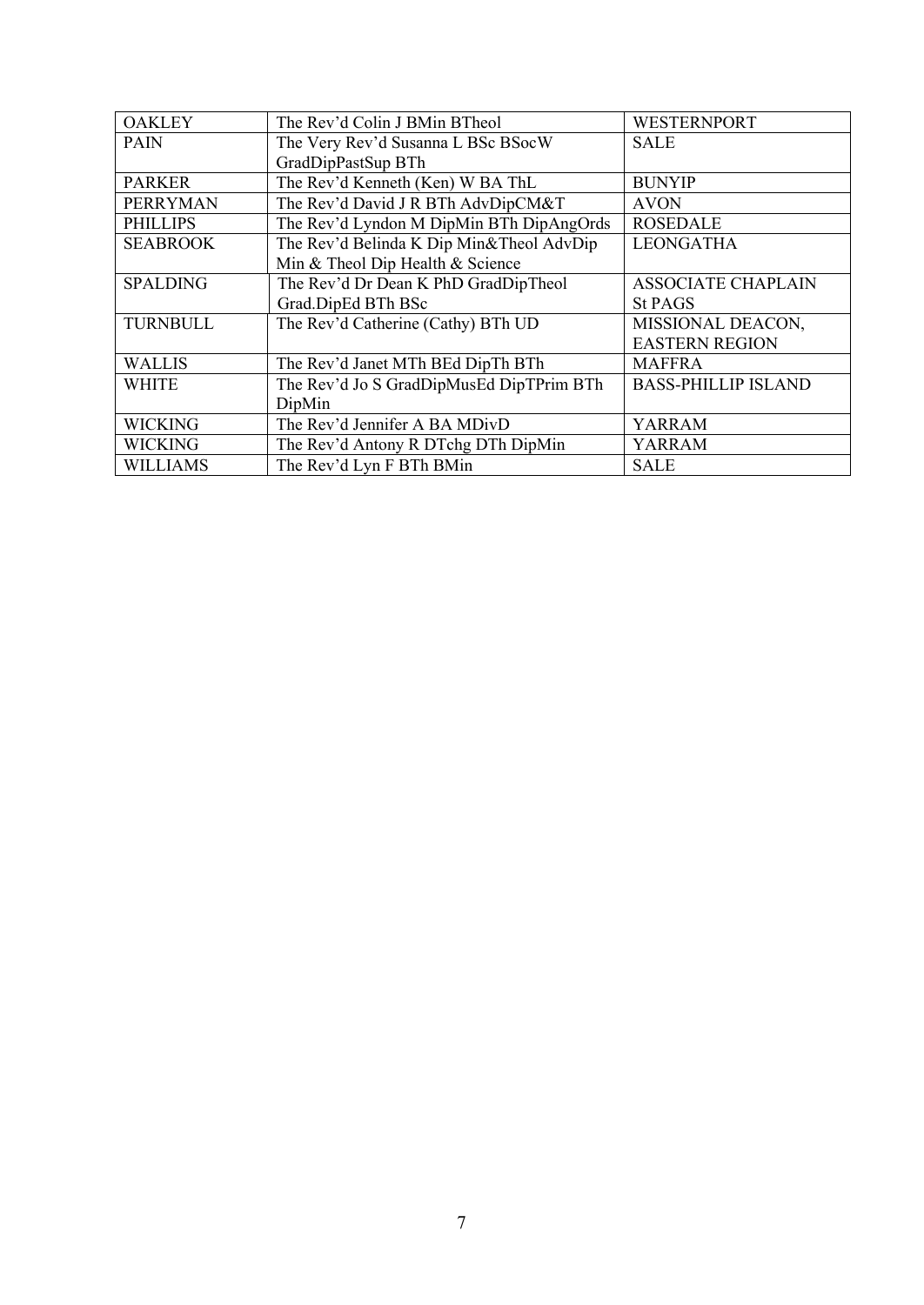# **DIOCESE OF GIPPSLAND**

### **THIRTY-NINTH SYNOD – THIRD SESSION 2021**

# **LAY MEMBERS (Parish, Ex-Officio and Youth Members)**

# Mr. R Blythman RFD LLB Chancellor

| Parish                      | <b>Lay Members</b>           | <b>Supplementary Lay</b>  |
|-----------------------------|------------------------------|---------------------------|
|                             |                              | <b>Members</b>            |
| <b>AVON</b>                 | May Kyne                     | Jan Cropley               |
|                             | Gail Wager                   |                           |
|                             | Denise Vranek                |                           |
|                             |                              |                           |
| <b>BAIRNSDALE</b>           | Peggie Arthur                | Sue Lester                |
|                             | Gordon Goetz                 |                           |
|                             |                              |                           |
| <b>BASS/PHILLIP ISLAND</b>  | Ann Prideaux                 | Les Ridge                 |
|                             | Michaela Wright              | <b>Lillian Heflingers</b> |
|                             | Sandy Ridge                  | Margaret Hancock          |
|                             |                              |                           |
| <b>BUNYIP</b>               | Raelene Carroll              |                           |
|                             | Jaan Enden                   |                           |
|                             |                              |                           |
| CHURCHILL/BOOLARRA/         | Beverley Littlejohn          | Ian Combridge             |
| <b>YINNAR</b>               | Anne Lyne                    | Glenda Combridge          |
| <b>CORNER INLET</b>         | Liz Hall                     |                           |
|                             |                              |                           |
|                             | Meg Knight 1<br>Rob Knight 1 |                           |
|                             |                              |                           |
| CROAJINGOLONG               | Lynette Kim Millard          |                           |
|                             |                              |                           |
| <b>DROUIN</b>               | Alacia (Lacy) Biggs          | Peter Hanham              |
|                             | Kay Huggins                  |                           |
|                             | Ian Maxfield                 |                           |
|                             |                              |                           |
| <b>HEYFIELD</b>             | Margaret Beckett             | <b>Jannette Stevens</b>   |
|                             | David Chambers               | Joan Hall                 |
|                             | Debra Chambers               |                           |
|                             |                              |                           |
| KORUMBURRA &                | Janet Staben                 |                           |
| <b>POOWONG</b>              |                              |                           |
|                             | Annie Brown                  |                           |
|                             |                              |                           |
| <b>LAKES ENTRANCE &amp;</b> | Kath Grandy                  |                           |
| <b>METUNG</b>               | <b>Wendy Nickson</b>         |                           |
|                             |                              |                           |
| <b>LEONGATHA</b>            | Heather Scott                |                           |
|                             | Maryann Ashton               |                           |
|                             | Marion Dewar                 |                           |

*(as at 17 April 2021 and based on parish returns for 2019-20)*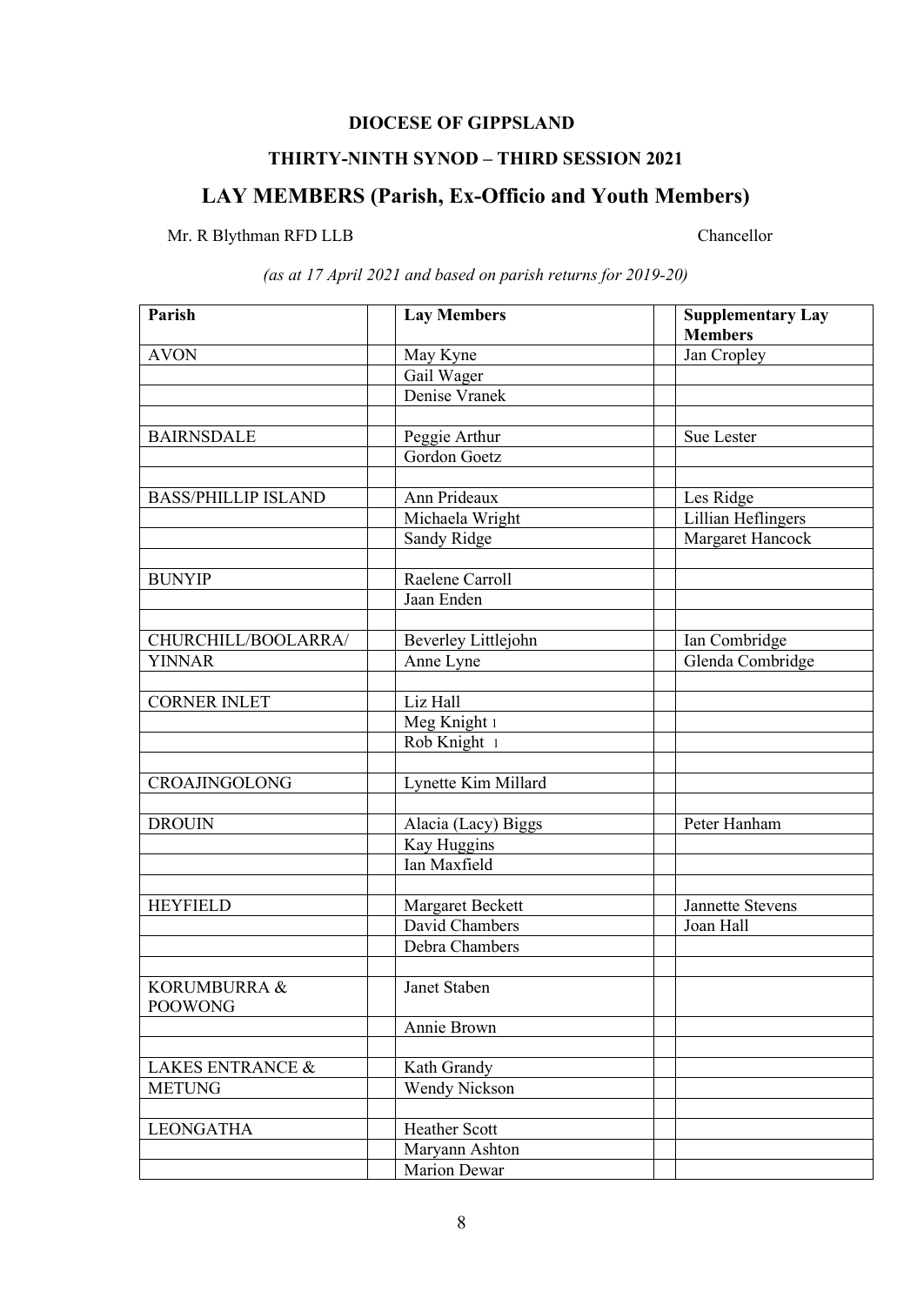| <b>MAFFRA</b>       | Heather Baker              | Joy Morley         |
|---------------------|----------------------------|--------------------|
|                     | <b>Lynette Teese</b>       |                    |
|                     | Debbie Darnell             |                    |
|                     |                            |                    |
| MIRBOO NORTH        | Rhondda Milner             | Neil McCarthy      |
|                     | Christine White            |                    |
|                     | Jill Campbell              |                    |
|                     |                            |                    |
| MOE/NEWBOROUGH      | Jan Misiurka               | <b>Helen Davis</b> |
|                     | Gwyneth Jones              |                    |
|                     | <b>Beryl Brien</b>         |                    |
|                     |                            |                    |
| <b>MORWELL</b>      | Sandra Wagner              | Sandy Johnson      |
|                     | Felicity Knight            |                    |
|                     | Andrew Hawken              |                    |
| <b>NAR NAR GOON</b> | Karen McAleer              |                    |
|                     | David Young                |                    |
|                     |                            |                    |
| NEERIM SOUTH        | The Hon John Delzoppo, OAM |                    |
|                     | Elizabeth Delzoppo, OAM    |                    |
|                     | Murray Hannah              |                    |
|                     |                            |                    |
| <b>OMEO</b>         | Kate Commins               |                    |
|                     | <b>Brett Lee</b>           |                    |
|                     |                            |                    |
| <b>ORBOST</b>       | Barbara Lunson             |                    |
|                     |                            |                    |
|                     |                            |                    |
|                     |                            |                    |
| <b>PAYNESVILLE</b>  | The Hon Robert Fordham, AM |                    |
|                     | Tim Gibson 1               |                    |
|                     | June Treadwell, OAM        |                    |
| <b>ROSEDALE</b>     | Alan Dunkley               | Lorna Foster       |
|                     | Susan de Cann              |                    |
|                     | Sandra Dunkley             |                    |
|                     |                            |                    |
| <b>SALE</b>         | Arthur McPherson           |                    |
|                     | Cynthia Grove              |                    |
|                     | Nicholas Nagy              |                    |
|                     |                            |                    |
| <b>TAMBO</b>        | Ryan Pavel                 |                    |
|                     | Philip Harvey              |                    |
|                     | Kerrie Schmidt             |                    |
|                     |                            |                    |
| TRAFALGAR           | Deirdre Crawley            | Sue Pye            |
|                     | Geoff Savige               |                    |
|                     | Sue Newcombe               |                    |
|                     |                            |                    |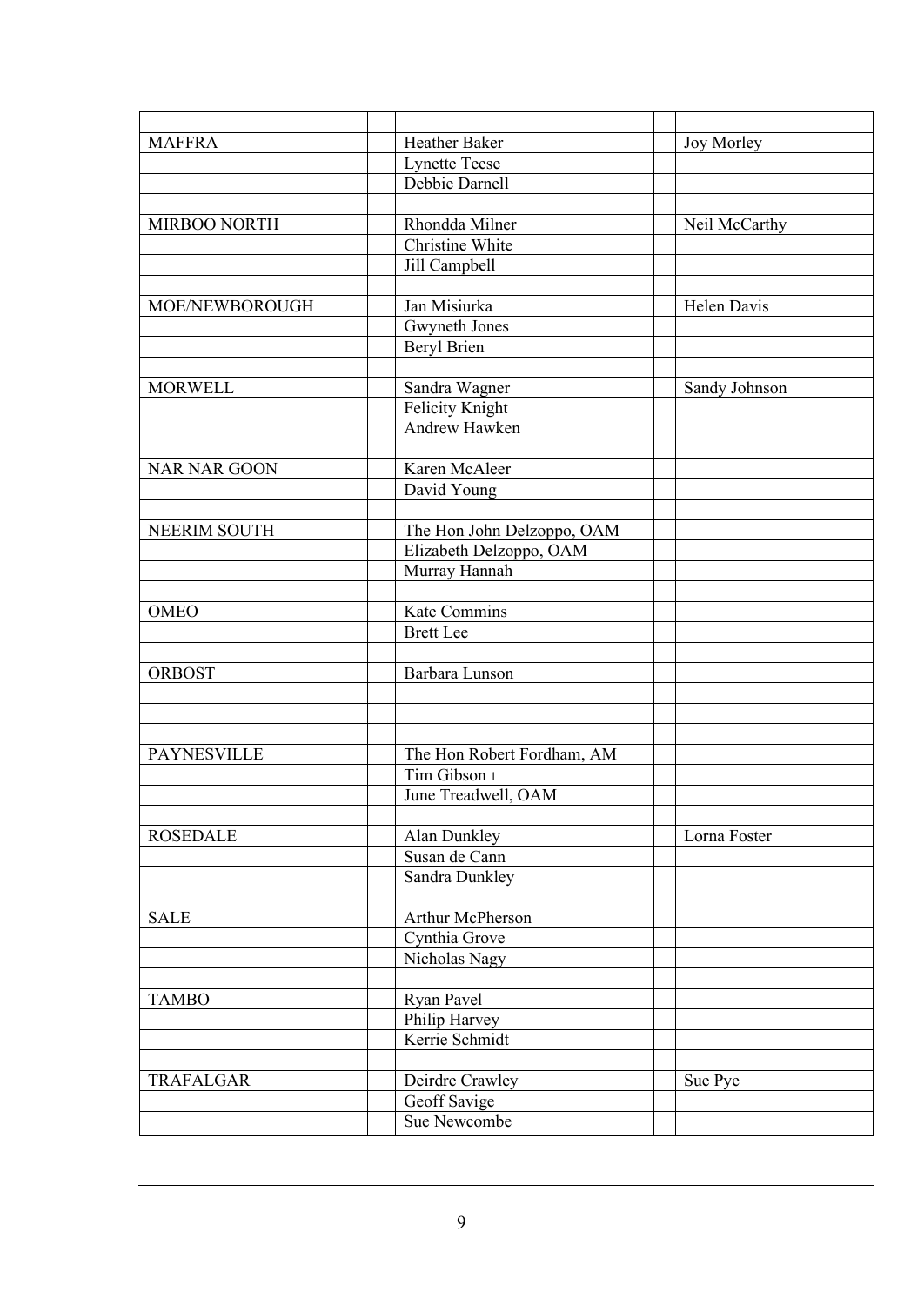| TRARALGON           | David Gittins          |           |
|---------------------|------------------------|-----------|
|                     | Mark Woods 1           |           |
|                     | Glenda Edebohls        |           |
|                     |                        |           |
| WARRAGUL            | <b>Sheryl Hastings</b> |           |
|                     | <b>Alison Butle</b>    |           |
|                     | John Broadbent         |           |
|                     |                        |           |
| <b>WESTERNPORT</b>  |                        |           |
|                     |                        |           |
| WONTHAGGI/INVERLOCH | Ross Smith             | Val Jones |
|                     | Wendy McBurnie         |           |
|                     | Ian McBurnie           |           |
|                     |                        |           |
| <b>YARRAM</b>       | David Miller           |           |
|                     |                        |           |

#### **Notes:**

1. Seeking leave of Absence for this Session of Synod

2. Supplementary Members attending this session of Synod

#### **NON-PARISH REPRESENTATION**

Members of Bishop-in-Council not otherwise members of Synod Mr Philip Davis Mrs Val Jones 1

Youth Representative Ms Alisha Moyle

### **PERSONS TO BE ACCORDED SEATS IN THE HOUSE WITH PERMISSION TO SPEAK**

Blythman, Mr Roger Braham, Mr Viv Connelly, The Rev'd Dr James 1 Charles, The Rev'd Bruce Langshaw, The Rev'd Thelma Lloyd, The Rev'd George 1 Lunson, The Rev'd Bevil Muston, Mrs Cathrine Norris, The Rev'd Brian Obersby, The Rev'd Marilyn Toms, The Rev'd Heather

Chancellor Diocesan Solicitor Locum Priest at Neerim South Anglican Locum Ministry at Churchill Locum Priest at Omeo Locum Priest at Drouin Locum Priest at Omeo Anglicare (Parish Partnerships) Locum Priest at Tambo Locum Priest at Traralgon Associate Priest at Sale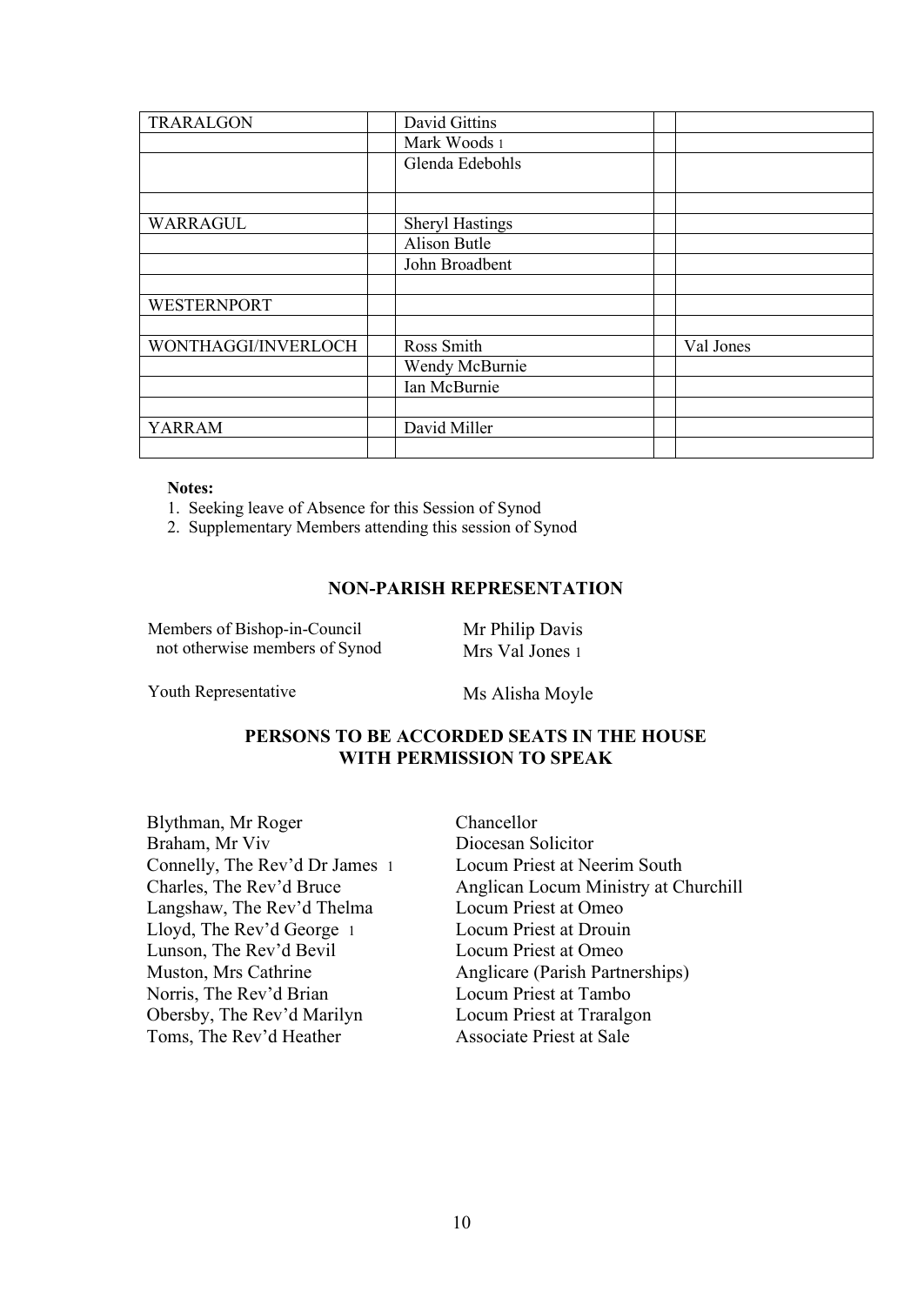#### **DIOCESE OF GIPPSLAND**

#### **THIRD SESSION OF THE THIRTY-NINTH SYNOD**

#### **SATURDAY 14 MAY 2021 - SUNDAY 16 MAY 2021**

### **- BUSINESS PAPER -**

- 1. Prayers by the Bishop's Chaplain, the Rev'd David Perryman.
- 2. The President will announce the appointment of the two assistant Secretaries, one clerical and one lay person (The Rev'd Heather Toms and Mrs Marion Dewar).
- 3. The President will call for nominations for the election of a Chairman of Committees and a Deputy Chairman of Committees to continue in office until the end of this Synod (The Registrar will move that the Rev'd Brian Norris be appointed Chair of Committees and Ian Maxfield be appointed Deputy Chair of Committees for this session).
- 4. The President will announce the appointment of one clerical and one lay person to peruse the minutes of the Synod and certify to the President within 30 days after the end of the Session whether the minutes are a true record of proceedings (The Rev'd Lyndon Phillips and Ms Cynthia Grove).
- 5. The President will call for nominations and the election of a Timekeeper. The Registrar will move that The Revd Jo White be appointed.
- 6. The Assistant Secretary (Lay) will move "the suspension of so much of Standing Orders as will allow the business of the House to proceed in the order and at the times indicated in the Synod program circulated to Members and the time of sitting".
- 7. The President will advise that members will indicate their attendance at Synod by completing an attendance slip and handing it to the Synod Secretaries. The Secretaries will also call over the names of Synod members on Saturday only.
- 8. The President will announce the Elections that are required to take place during the Session, his own appointments (if made already) and the results of any uncontested elections.
- 9. The Assistant Secretary (Lay) to inform the house that the elections, if necessary, will be held from 11.00 a.m. to 2.00 p.m. today. (Standing Order 20)
- 10. The appointment of scrutineers. The Registrar will move that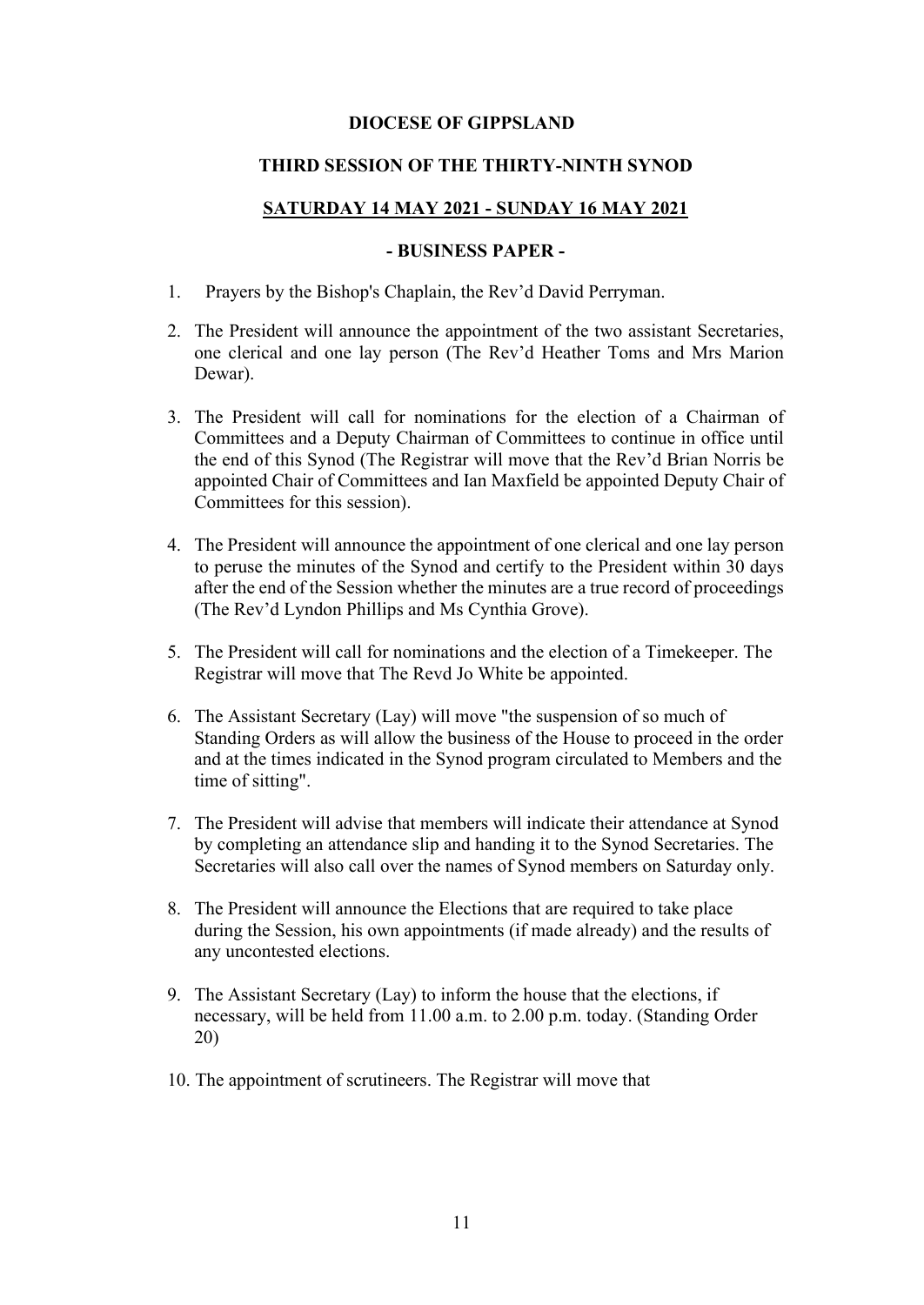11. The Assistant Secretary (Lay) to move "that the following persons be accorded seats in the House and that they be permitted to speak but not to vote:

| Blythman, Mr Roger         | Chancellor             |
|----------------------------|------------------------|
| Braham, Mr Viv             | Diocesan Solic         |
| Charles, The Rev'd Bruce   | Anglican Locu          |
| Connelly, The Rev'd James  | Locum Priest a         |
| Langshaw, The Rev'd Thelma | Locum Priest a         |
| George, The Revd Lloyd     | Locum Priest a         |
| Lunson, The Rev'd Bevil    | Locum Priest a         |
| Muston, Mrs Cathrine       | Anglicare (Par         |
| Norris, The Rev'd Brian    | Locum Priest a         |
| Obersby, The Rev'd Marilyn | Locum Priest a         |
| Toms, The Rev'd Heather    | <b>Associate Prie:</b> |

citor am Ministry at Churchill at Neerim South at Omeo at Drouin at Oorbost rish Partnerships) at Tambo at Traralgon Associate Priest at Sale

- 12. The President will deliver his address to the Synod.
- 13. Bishop's Presidential Address Response (TO BE TAKEN AFTER THE LUNCH BREAK ON SATURDAY AFTERNOON)

Lacy Biggs will move that the Bishop be thanked for his Presidential Address to Synod.

14. The Registrar will table

The Minute Book of the Bishop-in-Council and a report of the Parish and Diocesan Trusts.

15. The Registrar will table

The names of those who have been appointed to various offices of the Diocese since the last Ordinary Session of the Synod.

- 16. The President will ask for
	- a) Petitions
	- b) The Assistant Secretaries will advise the Synod of those nominated for election to positions.
	- c) Notices of Questions
	- d) Notices of Motions
	- e) Answers to Questions (Questions submitted on Saturday will be answered during the course of Synod)

(Two copies of Questions and Motions are to be handed to the Secretaries as soon as they have been read. A form is provided for this purpose)

17. Formal Motions – Standing Order 14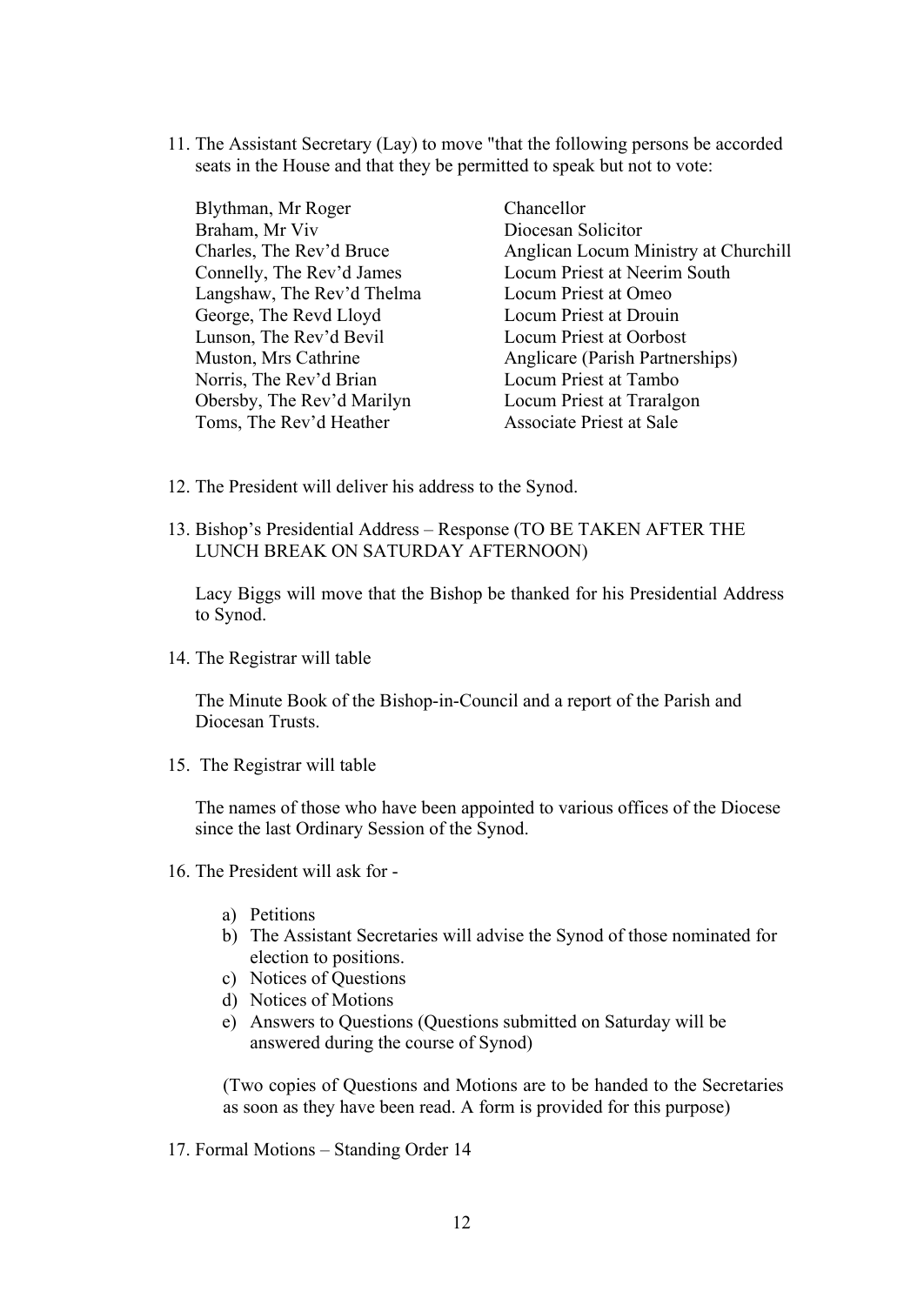Before the Orders of the day or Motions are proceeded with, the President at each sitting shall read over the Motions on the Business Paper and any Motion may be taken as a Formal Motion, unless objection be taken by the word "Object" being called by a person other than the mover or the seconder and such motion on being determined formal shall forthwith be put without debate.

- 18. Motions recommended by Bishop-in-Council under Standing Order 11(10)
	- 18.1 Motion on Procedure

The Registrar will move that this Synod agrees to suspend so much of standing orders as would prevent members of Synod responding to the presentation of the Vision Renewal (at the Synod Eucharist) after the lunch break on Saturday at 2pm.

18.2 Bishop-in-Council Motions

### **BIC/1 Bishop-in-Council Report**

*(See Section 2)*

That this Synod receives the report of the Bishop-in-Council covering the work of the Council since the last ordinary session of Synod.

Moved: The Registrar

#### **BIC/2 2019/20 Annual Accounts of the Diocese**

*(See Section 2 (BIC Report) and Section 4)*

That this Synod adopts the audited Diocesan Accounts for 2019/20.

Moved: Mr David Gittins Chair, Finance Committee

### **BIC/3 April 2020-September 2020 and 2021/2022 Diocesan Budget** *(See Section 2)*

That this Synod:

- a) Confirms the budget for April 2020 September 2020 adopted by Bishop-in-Council on 3 May 2021; and
- b) Confirms the Diocesan Budget for 2021/22 adopted by Bishop in Council on 3 May 2021 and authorises Bishop-in-Council to make such adjustments as it considers necessary consistent with the five-year budget objective.

Moved: Mr David Gittins Chair, Finance Committee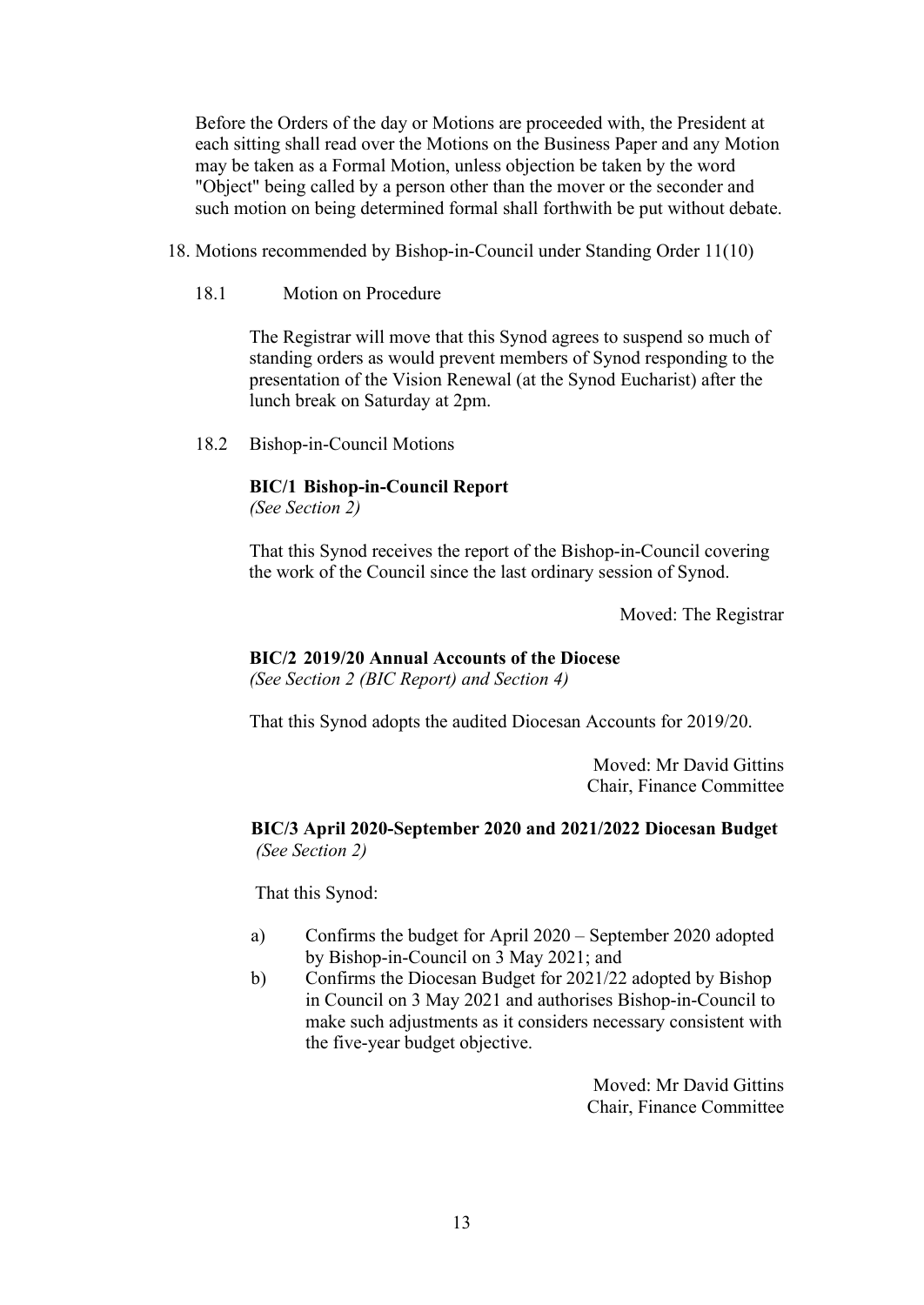### **BIC/4 Faithfulness in Service**

*Please refer to the explanatory paper in Section 2*

**1** In accordance with Section 7 of the Professional Standards Act 2017 and subject to the qualification that: -

Clauses 7.2 and 7.4 of *Faithfulness in Service* are to be understood and applied in the context that a member of the clergy or church worker who is in a committed and monogamous relationship with another person is not to be regarded as being in breach of Clauses 7.2 and 7.4 only because that relationship does not have the status of a marriage solemnised according to an Anglican marriage rite;

*Faithfulness in Service* (November 2016 version) is otherwise affirmed and adopted as the Code of Conduct for observance by Clergy and Church workers in the Diocese.

**2** The registrar shall amend the version of *Faithfulness in Service* published on the Diocesan website by inserting the qualification below the heading "Preamble" to section 7 of *Faithfulness in Service* and include the following note: -

(*Faithfulness in Service* was qualified by this paragraph when adopted by the Diocese of Gippsland as the Code of Conduct for observance by Clergy and Church workers in the Diocese.)

> Moved: Mr Richard Connelly Registrar, and Secretary to ADG Admin Ltd

### **19 Bills for consideration**

### **19.1 Holy Orders (Removal from Exercise of Ministry) Bill 2021**

The Registrar will move that a Bill adopting the Holy Orders (Removal from Exercise of Ministry) Canon 2017 of General Synod and for other<br>purposes be approved in principle. Moved: The Registrar purposes be approved in principle.

### **19.2 Professional Standards Bill 2021**

The Registrar will move that a Bill for amendments to the composition of the Professional Standards Board and for other purposes be approved in principle. Moved: The Registrar